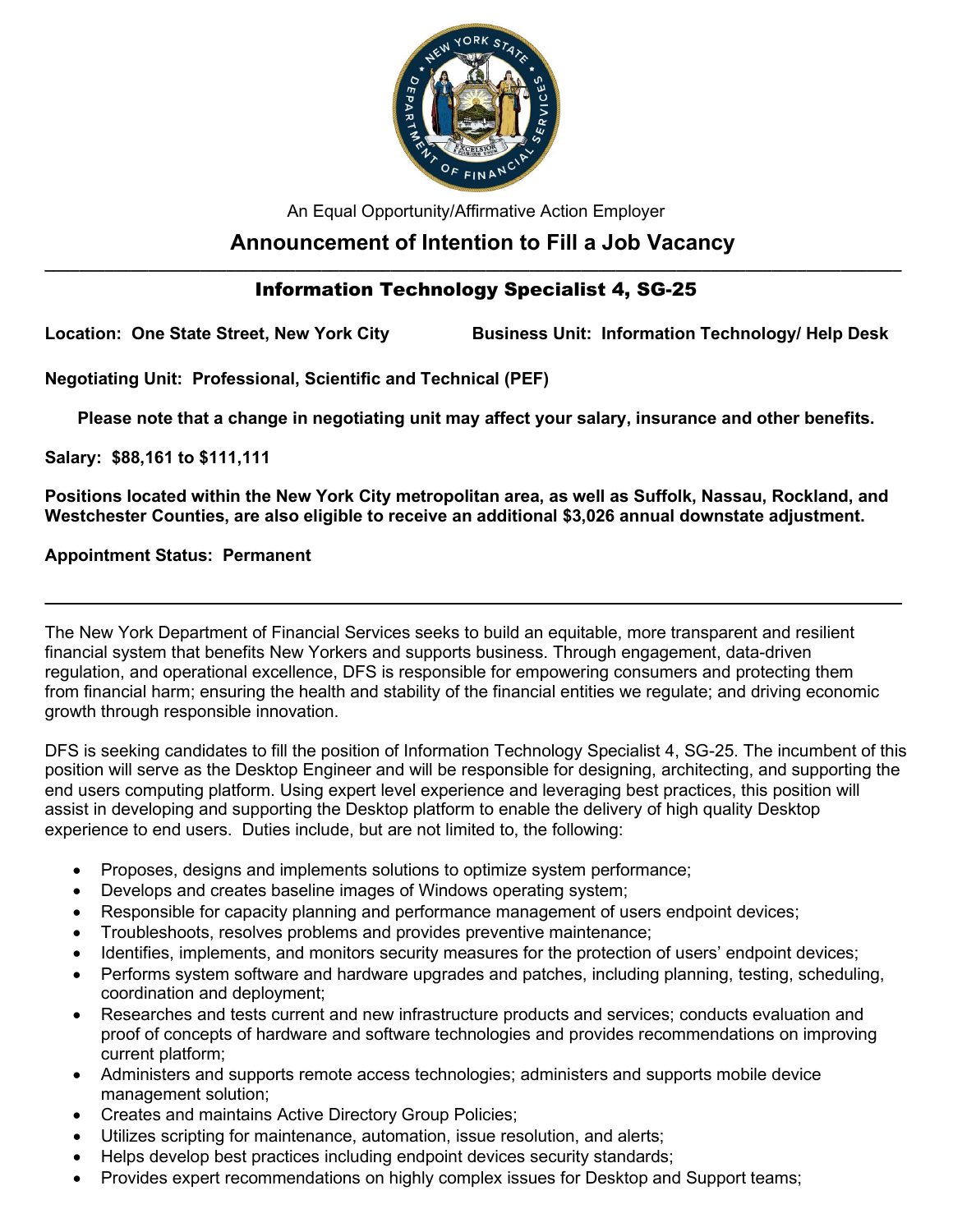- Works with Development teams, project management teams, and other IT teams to deliver the best desktop experience;
- Develops trends by monitoring and analyzing incoming calls, problems and support requests;
- Assists in providing a roadmap for the end users compute platform, including laptop, desktop and mobile devices;
- Recommends appropriate changes to management with regard to standards and procedures based on business/technology trends and operational challenges utilizing collected performance metrics; and
- Supervises lower-level IT staff.

# **Preferred Qualifications**

- Five years' experience in Desktop engineering and call center support;
- Extensive experience with Windows 10 and Microsoft O365; certifications relevant to MS Windows are a plus;
- Experience in the field of Desktop Engineering including Windows image package creation, deployment and management;
- Strong awareness of cybersecurity frameworks and standards;
- Strong working knowledge of technical approaches in design, build testing, debugging problems, clientbased security management tools, Networking concepts and mobile device management (MDM) solutions;
- Advanced knowledge, troubleshooting and support for Intel workstation hardware and remote access systems including VPN and two factor authentication; and
- Strong experience in PowerShell scripting language and Active Directory group policy.

### **Appointment method:**

**List Appointment**: Candidates must be reachable on the Civil Service eligible list for 26-381 or 37-680.

**Transfer:** Candidates must have one year of permanent competitive service in a title eligible for transfer via Sections 70.1 or 52.6 of the Civil Service Law. Information regarding transfer eligibility may be available on the Civil Service Career Mobility Office website at [http://careermobilityoffice.cs.ny.gov/cmo/.](http://careermobilityoffice.cs.ny.gov/cmo/)

*Please note that under Civil Service Law, an employee cannot have two consecutive upward 70.1 or 52.6 transfers without an intervening eligible list appointment if such transfers would exceed two salary grades.*

**To Apply:** Interested qualified candidates must submit a resume and letter of interest **no later than June 30, 2022** to the email address listed below. Please include the Box # **(Box ITS4 - 04006)** in the subject line of your email to ensure receipt of your application. **Email submissions are preferred.**

> Douglas Arthur Box ITS4 - 04006 New York State Department of Financial Services Office of Human Resources Management One Commerce Plaza, Suite 301 Albany, NY 12257 Email: douglas.arthur@dfs.ny.gov Fax: (518) 402-5071

#### **All candidates that apply may not be scheduled for an interview**

#### **Public Service Loan Forgiveness**

Employment with New York State qualifies an individual for Public Service Loan Forgiveness (PSLF). This program forgives the remaining balance on any Direct Student Loans after you have made 120 qualifying monthly payments while working full-time for a U.S. federal, state, local, or tribal government or not-for-profit organization. To learn more about the program and whether you would qualify, please visit: [https://studentaid.gov/manage](https://gcc02.safelinks.protection.outlook.com/?url=https%3A%2F%2Fstudentaid.gov%2Fmanage-loans%2Fforgiveness-cancellation%2Fpublic-service&data=05%7C01%7CRyan.Taratus%40dfs.ny.gov%7Ca5589a885aaa4f38409c08da4d44e1f8%7Cf46cb8ea79004d108ceb80e8c1c81ee7%7C0%7C0%7C637907255482013888%7CUnknown%7CTWFpbGZsb3d8eyJWIjoiMC4wLjAwMDAiLCJQIjoiV2luMzIiLCJBTiI6Ik1haWwiLCJXVCI6Mn0%3D%7C3000%7C%7C%7C&sdata=eRLRIHKEIgoxAyHSe3KYdxL5EDZ5imMKw6lim0EDHBM%3D&reserved=0)[loans/forgiveness-cancellation/public-service](https://gcc02.safelinks.protection.outlook.com/?url=https%3A%2F%2Fstudentaid.gov%2Fmanage-loans%2Fforgiveness-cancellation%2Fpublic-service&data=05%7C01%7CRyan.Taratus%40dfs.ny.gov%7Ca5589a885aaa4f38409c08da4d44e1f8%7Cf46cb8ea79004d108ceb80e8c1c81ee7%7C0%7C0%7C637907255482013888%7CUnknown%7CTWFpbGZsb3d8eyJWIjoiMC4wLjAwMDAiLCJQIjoiV2luMzIiLCJBTiI6Ik1haWwiLCJXVCI6Mn0%3D%7C3000%7C%7C%7C&sdata=eRLRIHKEIgoxAyHSe3KYdxL5EDZ5imMKw6lim0EDHBM%3D&reserved=0)

#### **AMERICANS WITH DISABILITIES ACT: REASONABLE ACCOMMODATIONS**